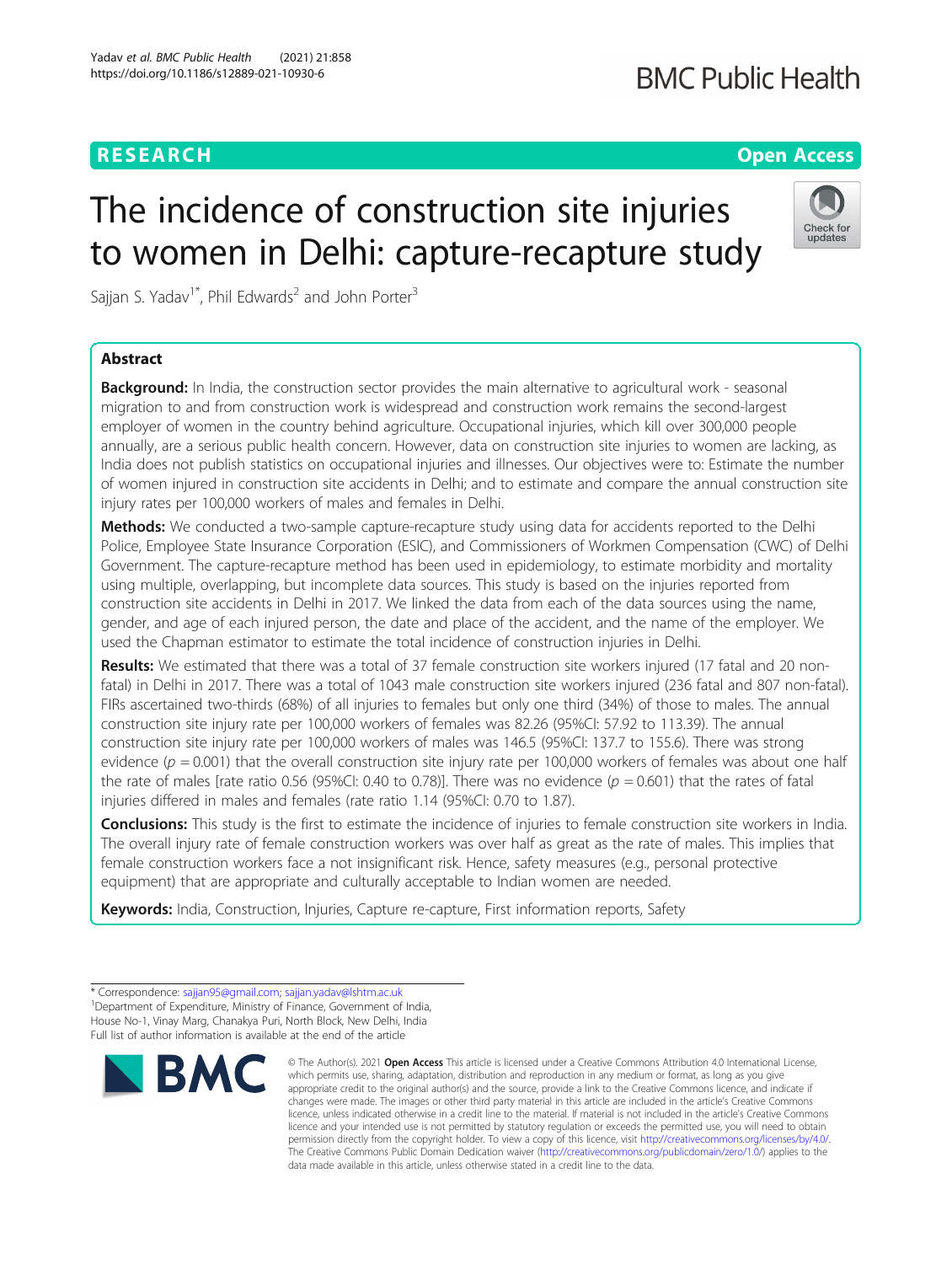#### Introduction

In India, the construction sector provides the main alternative to agricultural work - seasonal migration to and from construction work is widespread and construction work remains the second-largest employer of women in the country behind agriculture [\[1](#page-6-0)]. Women are often required to do the lift-and-carry work, climbing scaffoldings with bricks and soil on their heads [[2\]](#page-6-0).

Occupational injuries, which kill approximately 335, 000 persons annually, are a serious public health concern [[3\]](#page-6-0). With a 30–40% share, the construction industry is the lead contributor to occupational injuries [\[4](#page-6-0), [5](#page-6-0)]. However, data on construction site injuries to women are lacking, as India does not publish statistics on occupational injuries and illnesses [[5\]](#page-6-0).

Delhi, the capital of India entices construction workers due to high wages and geographical advantage [\[6](#page-6-0)]. Previous studies have estimated that that 619,767 persons were employed in the construction sector in Delhi in the year 2012 [\[7](#page-6-0)]. It was estimated that between 2008 to 2012, 256 fatal injuries were reported annually at construction sites in Delhi [[7\]](#page-6-0). However, there is a lack of studies on the prevalence of construction site injuries in Delhi, particularly studies of construction site injuries involving women.

Health records are a potential source of data on injuries across the globe. However, in India health records are generally maintained in paper format only. Even where hospital functioning has been computerised, records are often stored in disparate computer systems without inter-operability or cross-sharing [[8\]](#page-6-0). The reports of accidents and injuries and compensation claims filed with various responsible authorities are a potential data source on injuries in India. Police records are another potential injuries data source because all First Information Reports (FIRs) registered by the police are required to be uploaded on a centralised, web-based, system – the Crime and Criminal Tracking Network & Systems (CCTNS), put in place by the Ministry of Home Affairs, Government of India [\[9](#page-6-0)].

Information relating to an accident, whether received orally or in writing, is required under the Indian Penal Code 1860 to be recorded by the officer in-charge of a police station, in a prescribed format, commonly known as the 'First Information Report' (FIR) [[10](#page-6-0)]. Information on injuries can be reliably extracted from FIRs using a data extraction tool [[11\]](#page-6-0).

In this study we investigate the incidence of construction site injuries to women in Delhi. Specifically, we aimed:

 to estimate the number of women injured in construction site accidents in Delhi;

- to estimate and compare the annual construction site injury rates per 100,000 workers of males and females;
- to estimate the completeness of ascertainment by FIRs of injured female construction site workers.

#### Methods

#### Study design

This was a two-sample capture-recapture study. The Capture-recapture method has been used in epidemiology, to estimate morbidity and mortality using multiple, overlapping, but incomplete data sources [[12\]](#page-6-0). The method has also been used to estimate injury morbidity and mortality [[13](#page-6-0)–[15\]](#page-6-0).

#### **Definitions**

Building or other construction work was defined as the construction, alteration, repairs, maintenance or demolition of buildings, streets, roads, railways, tramways, airfields, irrigation, drainage, embankment and navigation works; flood control works; generation, transmission and distribution of power; water works; oil and gas installations; electric lines; wireless, radio, television, telephone, telegraph and overseas communications; dams, canals, reservoirs, watercourses; tunnels, bridges, viaducts, aqueducts, pipelines; towers, cooling towers, and transmis-sion towers [[12](#page-6-0)].

Building or construction worker was defined as a person who is employed to do any skilled, semi-skilled or unskilled work which could be manual, supervisory, technical or clerical in connection with any building or other construction [\[16](#page-6-0)]. The definition excluded persons employed mainly in a managerial or administrative capacity, visitors to construction sites, neighbours and passer-by.

Construction site was defined as a place where any building or other construction work is occurring [\[16\]](#page-6-0).

Accident was defined as "an unintentional event characterized by the sudden release of an external force or impact, which can manifest itself as body injury" [[17](#page-6-0)].

Injury was defined as "a bodily lesion resulting from acute overexposure to energy, which interacts with the body in amounts or rates that exceed the threshold of physiological tolerance" [[17\]](#page-6-0). .Injuries included in this study did not include any psychological harms. Diseases or mental health conditions were also excluded.

#### Data sources

We obtained the data for accidents reported to the police, Employee State Insurance Corporation (ESIC), and Commissioners of Workmen Compensation (CWC) of Delhi Government from 1st January 2017 to 31st December 2018. The study was restricted to accidents occurring between 1st January 2017 to 31st December,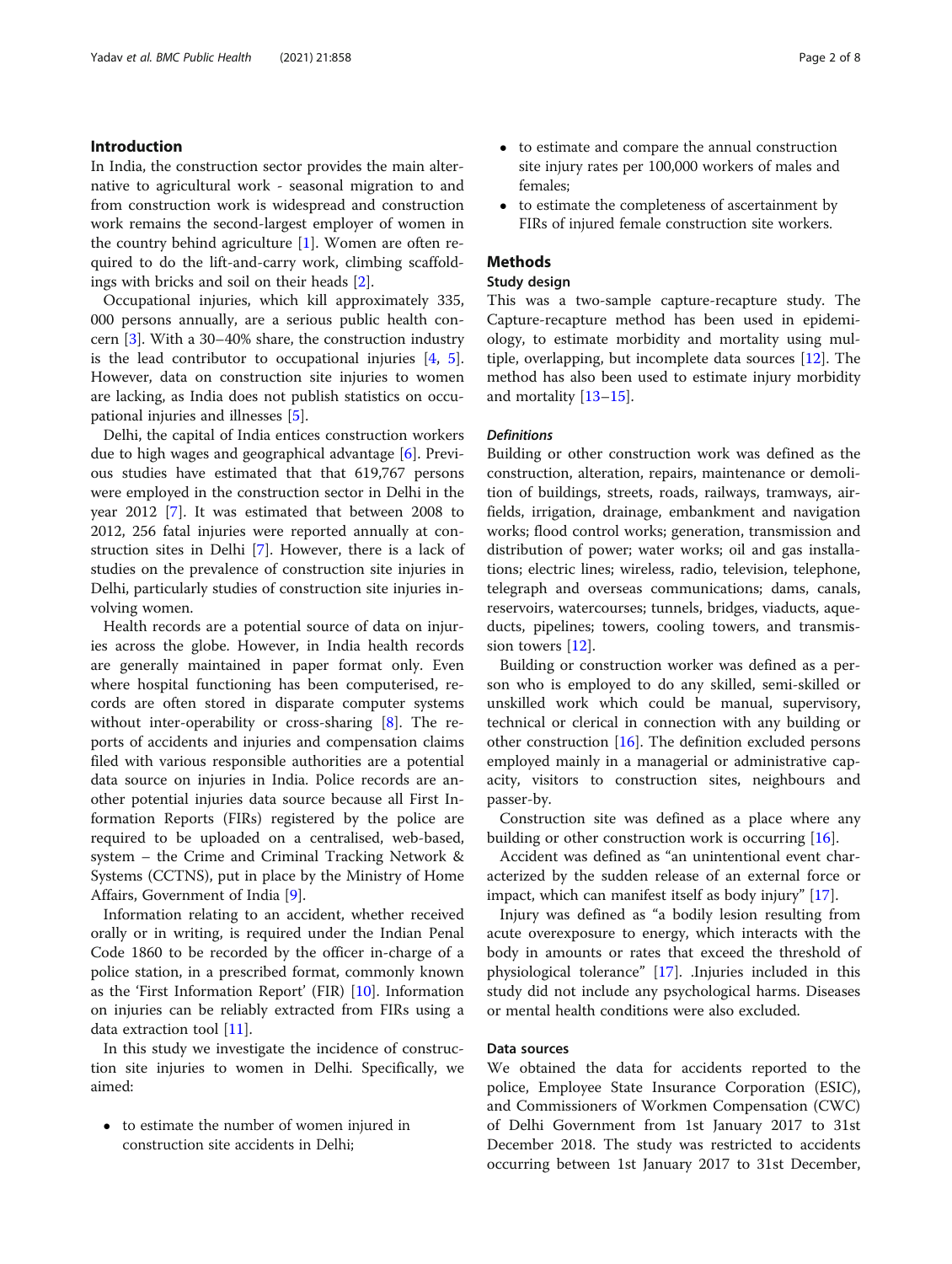2017. Accidents that happened during this period but were reported in the year 2018 to any of the three authorities were included. The accidents which happened before 1st January 2017 but reported during the year 2017 were excluded from the study. FIRs of construction site accidents were downloaded from the Delhi Police website and data were extracted [[18\]](#page-7-0).

The first sample comprised data on construction site injuries extracted from the FIRs. The second 'recapture' sample comprised data on construction injuries reported to the ESIC, combined with data on claims for compensation filed with the CWC. This combination of datasets, for the 'recapture' sample was made because ESIC largely covers workers employed in the 'organised' sector (i.e., enterprises employing 10 or more workers), while people going to the CWC with claims are largely from the 'unorganised' sector (i.e., enterprises employing fewer than 10 workers) [[19\]](#page-7-0). Thus, once any duplicates had been removed, the combination of these two datasets provided a more complete, and independent source of data for this study. However, we did not find any duplicates in the ESIC and Workers' compensation databases.

#### Missing records

Documents of 90 FIRs were found missing on Delhi Police website which were obtained from the police station concerned. Similarly, one incident report was found missing in case of ESIC which was obtained from the regional offices of ESIC.

#### Record linkage

We created separate lists, using Microsoft Excel, for the data extracted from each of the two samples, described above. Each list contained the: Name, gender, and age of each injured person, the date and place of the accident, the name of the employer and the source of the data.

#### **Matching**

Record matching was achieved using a careful two-stage linkage process: In addition to the first author, a person employed for the extraction of data from the FIRs also independently conducted the record linkage. There were no differences in the results of the matching by the two people doing the matching.

Linkage stage 1 In the first stage of linkage, we generated matched pairs of records by matching on four identifying variables: (i) name, (ii) gender, (iii) age of the injured person, and (iv) date of the accident. Our aim was to produce a manageable number of possible matched pairs, without excluding any correct matches. While matching, we allowed for some disagreements in all variables, except gender, to allow for inaccuracies in

the recording or for genuine differences between the two samples. Information on gender was available in all records. For (iv) date of the injury event, we allowed for differences of up to 3 days, as injuries may be reported later and the victims may not be able to recall the precise date of the accident. For (ii) age of the injured person, we allowed for differences of plus or minus 5 years, as age was not recorded in either of the two lists on the basis of date of birth, but instead by an estimate of age given by the injured person, or by friends or relatives of the injured person. Spelling errors in (i) name of the injured person were ignored and the name was considered as matched if it sounded phonetically the same in the two lists.

This linkage process resulted in some police records in the first sample matching more than one {ESIC + CWC} record in the second sample, and some  ${ESIC + CWC}$ records matched more than one police record.

Linkage stage 2 In the second stage of linkage, we resolved cases with more than one match using information from two additional variables: (v) Locality of the injury event and (vi) Name of employer; Spelling errors in these variables were ignored. When the name of the injured person was not available in either or both lists, an injured person was considered as matched if the other five variables matched.

#### **Setting**

This study was conducted in Delhi, India based on the records of building or construction workers injured at a building or other construction work sites in Delhi from 1st January to 31st December, 2017.

#### Statistical methods

Estimation of total number of construction injuries in Delhi We used the Chapman estimator to estimate the total number of construction injuries in Delhi [\[20,](#page-7-0) [21\]](#page-7-0). We quantified the precision of the estimate by calculating a confidence interval using a variance-based approach [[22](#page-7-0)].

After estimating the total number of injuries, we calculated the percentage of all injuries captured by FIRs to estimate the completeness of ascertainment of injuries by FIRs.

#### Denominators for rates per 100,000 construction workers

Authoritative data on the size of the construction workforce in Delhi and its distribution by gender are not routinely available. Therefore, we estimated the population of construction workers in Delhi according to gender based on the total population of Delhi as per the 2011 population census, the labour force participation rate, and the proportion of workers in the labour force that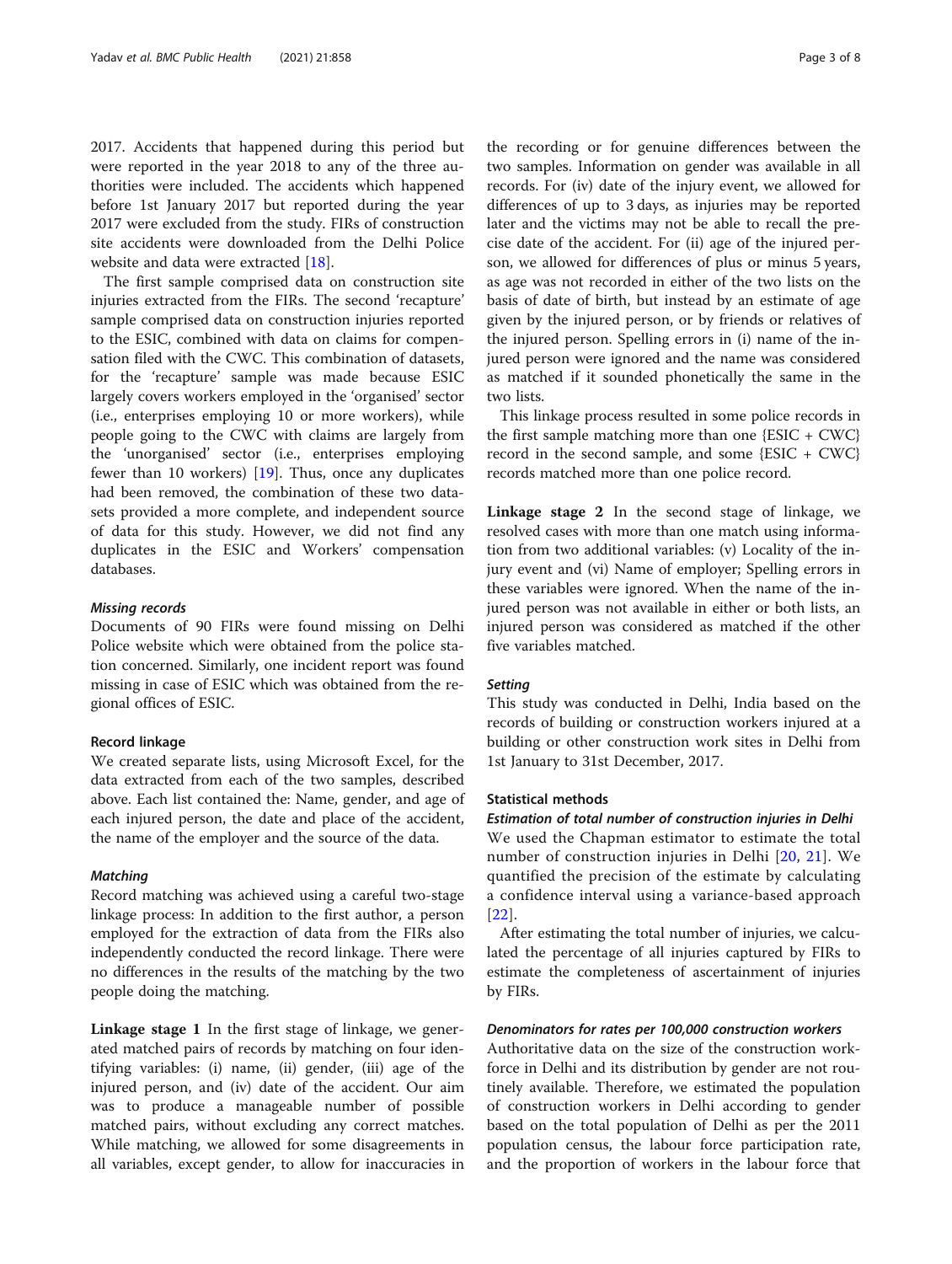#### Table 1 Construction workers injured in Delhi in 2017

| Source                                                                               | Number of workers injured |                  |                         |                          |                    |                          |                           |                   |                           |  |
|--------------------------------------------------------------------------------------|---------------------------|------------------|-------------------------|--------------------------|--------------------|--------------------------|---------------------------|-------------------|---------------------------|--|
|                                                                                      | Fatal                     |                  |                         | Non-fatal                |                    |                          | All injuries              |                   |                           |  |
|                                                                                      | Male                      | Female           | <b>Total</b>            | Male                     | Female             | <b>Total</b>             | Male                      | Female            | Total                     |  |
| FIRs (% ascertainment)                                                               | 105<br>(44.5%)            | 5(29%)           | 110<br>(43%)            | 244<br>(30%)             | 20<br>$(100\%)$    | 264<br>(30%)             | 349 (34%)                 | 25<br>(68%)       | 374 (33%)                 |  |
| $ESIC + CWC$ combined (% ascertainment)                                              | 46<br>(19.5%)             | $(11.8\%)$       | 48<br>$(18.6\%)$        | 32 (4%)                  | $0(0\%)$           | 32 (3.7%)                | 78 (7%)                   | 2(5%)             | 80 (8%)                   |  |
| Matched records                                                                      | 20                        | 0                | 20                      | 9                        | $\mathbf{0}$       | 9                        | 29                        | $\Omega$          | 29                        |  |
| Capture-recapture analysis (Chapman estimator)<br>estimate of total numbers (95% CI) | 236<br>$(188 -$<br>340)   | $17(7 -$<br>662) | 258<br>$(204 -$<br>373) | 807<br>$(536 -$<br>1522) | $20(19 -$<br>1102) | 873<br>$(579 -$<br>1648) | 1043<br>$(731 -$<br>1263) | $37(32 -$<br>2762 | 1131<br>$(800 -$<br>1390) |  |

works in construction. The population of Delhi as per the 2011 population census was 16.78 million [\[23](#page-7-0)]. The estimated annual growth rate of the population was 2.12% [[23](#page-7-0)]. The labour force participation in Delhi was 59.7% for males and 12.4% for females [\[23\]](#page-7-0). In urban areas in India, the proportion of workers in the construction sector is 11.7% among males and 4.1% among females [[24\]](#page-7-0). 97.5% of the population of Delhi lives in urban areas, so we assumed that the entirety of Delhi is an urban area [\[23](#page-7-0)]. Using the estimated population as denominators, we estimated the construction site injury rate per 100,000 workers in 2017.

#### Results

Our analysis of FIR data found that 374 construction workers had suffered an injury in Delhi in 2017: 25 (7%) were female and 349 (93%) were male; 264 of these injuries were non-fatal and 110 were fatal (Table 1). Our analysis of the ESIC and CWC data found that 80 construction workers had suffered an injury in Delhi in 2017: 2 (3%) were female and 78 (97%) were male. No report of a non-fatal injury to a female construction worker was received either by the ESIC or the CWC. Record linkage of injured workers in the two samples produced 20 matches of fatal injuries and 9 matches of non-fatal injuries. There were no matches of female construction workers (Table 1).

We estimated that there was a total of 37 female construction site workers injured (17 fatal and 20 non-fatal) in Delhi in 2017. There was a total of 1043 male construction site workers injured (236 fatal and 807 nonfatal). FIRs thus ascertained two-thirds (68%) of all injuries to females but only one third (34%) of those to males (Table 1).

The estimated numbers of construction workers and estimated injury rates in Delhi in 2017 are shown in Table 2.

The annual construction site injury rate per 100,000 workers of females was 82.26 (95%CI: 57.92 to 113.39). The annual construction site injury rate per 100,000 workers of males was 146.5 (95%CI: 137.7 to 155.6). There was strong evidence ( $p = 0.001$ ) that the overall construction site injury rate per 100,000 workers of females was about one half the rate of males [rate ratio 0.56 (95%CI: 0.40 to 0.78)]. The fatal construction site injury rate per 100,000 workers of females was 37.8 (95%CI: 22.02 to 60.52) The fatal construction site injury rate per 100,000 workers of males was 33.15 (95%CI: 29.05 to 37.66). There was no evidence  $(p = 0.601)$  that the rates of fatal injuries differed in males and females (rate ratio 1.14 (95%CI: 0.70 to 1.87).

#### **Discussion**

#### Principal findings

We estimated that 17 female construction site workers sustained fatal injuries in Delhi in 2017. There was no evidence that fatal injury rates differed in males and

**Table 2** Estimated number of construction workers and injury rates in Delhi, 2017

|                              | Male                      | Female                  | Rate Ratio (95%Cl)               |
|------------------------------|---------------------------|-------------------------|----------------------------------|
| Construction workers in 2017 | 711.960                   | 44.978                  |                                  |
| Fatal                        | 236                       |                         |                                  |
| Rate per 100,000; 95%Cl      | 33.15 (29.05 to 37.66)    | 37.8 (22.02 to 60.52)   | 1.14 (0.70 to 1.87); $p = 0.601$ |
| Non-fatal                    | 807                       | 20                      |                                  |
| Rate per 100,000; 95%Cl      | 113.35 (105.66 to 121.45) | 44.47 (27.16 to 68.67)  | 0.39 (0.25 to 0.61); $p < 0.001$ |
| All injuries                 | 1043                      | 37                      |                                  |
| Rate per 100,000; 95%Cl      | 146.5 (137.7 to 155.6)    | 82.26 (57.92 to 113.39) | 0.56 (0.40 to 0.78); $p = 0.001$ |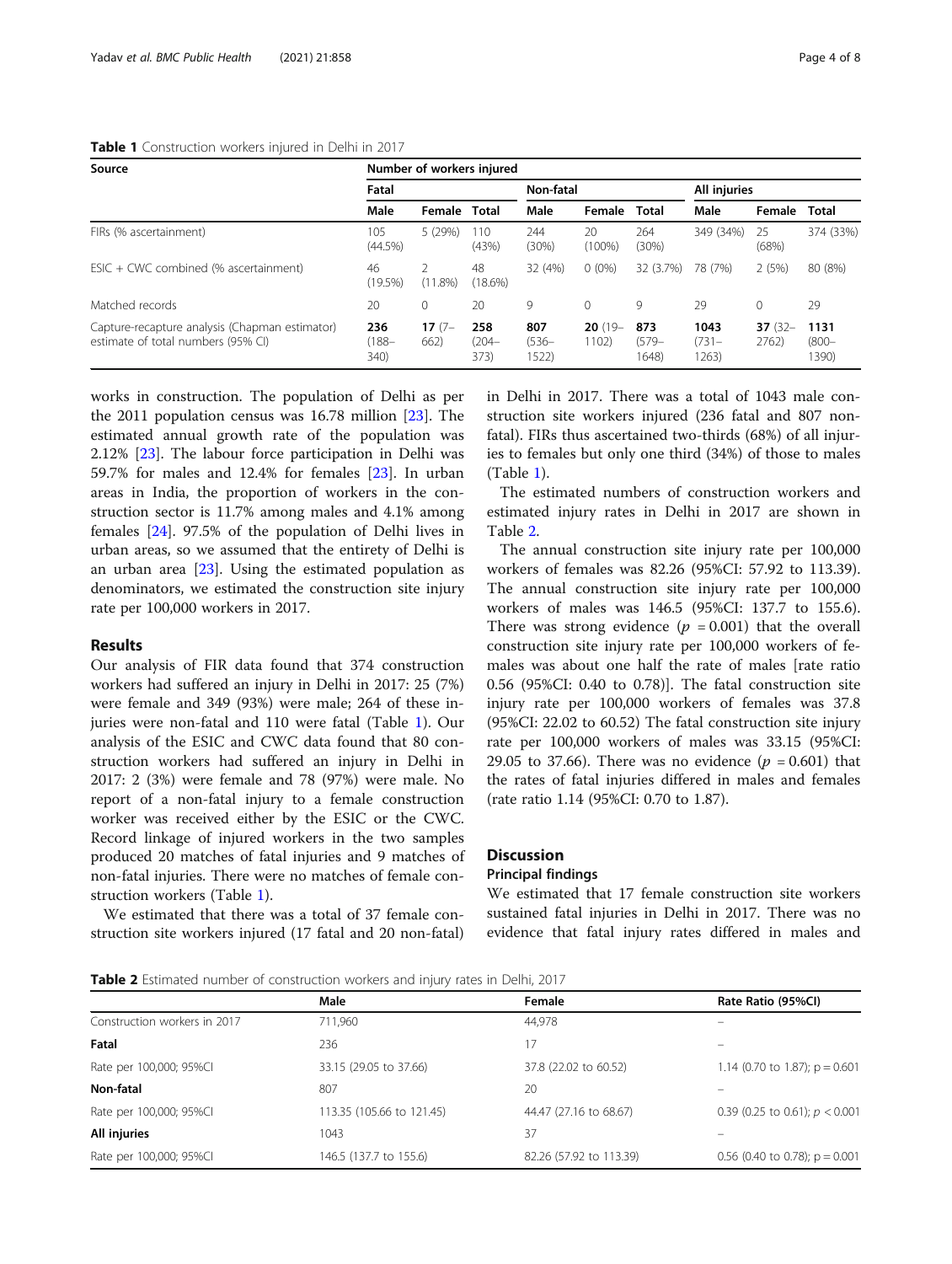females, however the overall construction site injury rate of females was over half that of males.

There is evidence for differences in the percentage ascertainment by FIRs of both fatal and non-fatal injuries according to gender: Overall, FIRs ascertained a greater proportion of injuries to female workers than to male workers. There was 100% ascertainment of non-fatal injuries to female workers by FIRs.

#### Strengths and weaknesses of the study

Epidemiological evidence serves as a foundation for the planning of safety interventions, however, until this study, insufficient evidence on construction injuries in India was available. A strength of this study is that it included all accident cases reported to the Delhi police, ESIC and CWC from 1st January to 31st December 2017. Information bias was possible on account of nonavailability of some FIRs on the website of the Delhi police, however, this was reduced by obtaining such FIRs directly from the police station concerned. Similarly, in the case of ESIC and CWC, efforts were made to obtain details of all the cases by visiting the offices personally. To the best of our knowledge, this is the first study to ascertain the burden of injuries on female construction workers in India. As construction injuries tend to be under reported, the capture-recapture method may help to estimate their true magnitude in a population. Since construction safety is a less researched area in India, this study bridges an important gap in the literature.

The capture-recapture method used in this study is based on a set of assumptions, and hence the failure to satisfy one or more of these assumptions may have led to incorrect estimates of the number of women injured in construction site accidents [[21,](#page-7-0) [25\]](#page-7-0). The first assumption is that the study population should be closed. In our case, the capture and recapture samples took place at the same time (i.e. 2017) reducing chances of any change in the population between the two captures and thus the first assumption holds. Although it is possible that injured construction workers may cross the border of Delhi to get treatment in health facilities in the adjoining states, these injuries will still be included in the police records of Delhi as the incidents are registered in the police station having jurisdiction over the incident location. A second assumption is that both data sources should cover the same geographical area and time period. This assumption has been fully met as our study covers the whole of Delhi and the data were obtained from different sources for the same period. A third assumption is that the two sources of ascertainment should be independent and that members of the population have the same probability of being captured. In our case, the Delhi police, ESIC and CWC are independent and do not share data with each other. People report injuries to these organisations independently of each other, thus, this assumption is also met. A further assumption is the perfect identification of subjects of interest. This is fulfilled to a large extent as the police tend to record details of the injured accurately due to legal requirements. Similarly, people filing compensation claims with the Labour department and employers filing incident reports in the ESIC portal are also assumed to provide correct details; A further assumption is the perfect identification of common records without missed cases or false matches, i.e., perfect linkage of data from the two data sources: To fulfil this assumption, we took all possible care to ensure perfect linkage of records. A final assumption is homogeneity of capture; This means that all injuries should have the same probability of becoming known to the police as to the ESIC and the CWC. This assumption is also met as the employers are mandated by Law to report injuries to the police, ESIC and the CWC. If employers were under-reporting injuries sustained by their workers, it is likely that the probability of under-reporting injuries would not differ between these organisations. Although all efforts were made to fulfil these assumptions, there could still be certain weaknesses preventing assumptions to hold true.

The classification bias caused by inclusion of motor vehicle related accidents at construction sites by the police as road traffic accidents instead of construction site accidents introduces one more weakness. Another limitation of the study lies in the inherent limitation of police records as a source of information on injuries, including under-reporting, bias towards fatal and severe injuries, and recording of information without going into veracity of claims [[26\]](#page-7-0). Another possible weaknesses of our study is the relatively short study period of 1 year.

#### Strengths and weaknesses in relation to other studies

Our estimate of 258 fatal injuries in a year in Delhi was close to an earlier estimate of 256 fatal accidents every year at construction sites in Delhi between 2008 and 2012 [\[7](#page-6-0)]. We did not find any other study of injuries to female construction workers in India with which to compare our results. Our estimates of construction site injury incidence rates in Delhi- 143 injuries per 100,000 construction workers and 34 fatal injuries per 100,000 workers are, however, lower than estimates found in some high-income countries. For example, a study of work health and safety and workers' compensation schemes in Australia and New Zealand found the incidence rate of serious claims in Australia was 16.0 per 1000 employees in 2015–16 [\[27](#page-7-0)]. In this study, however, the reported incidence included musculoskeletal disorders and diseases, in addition to occupational injuries [[27\]](#page-7-0). Injury under-reporting has been found to be pervasive in the construction industry, especially in small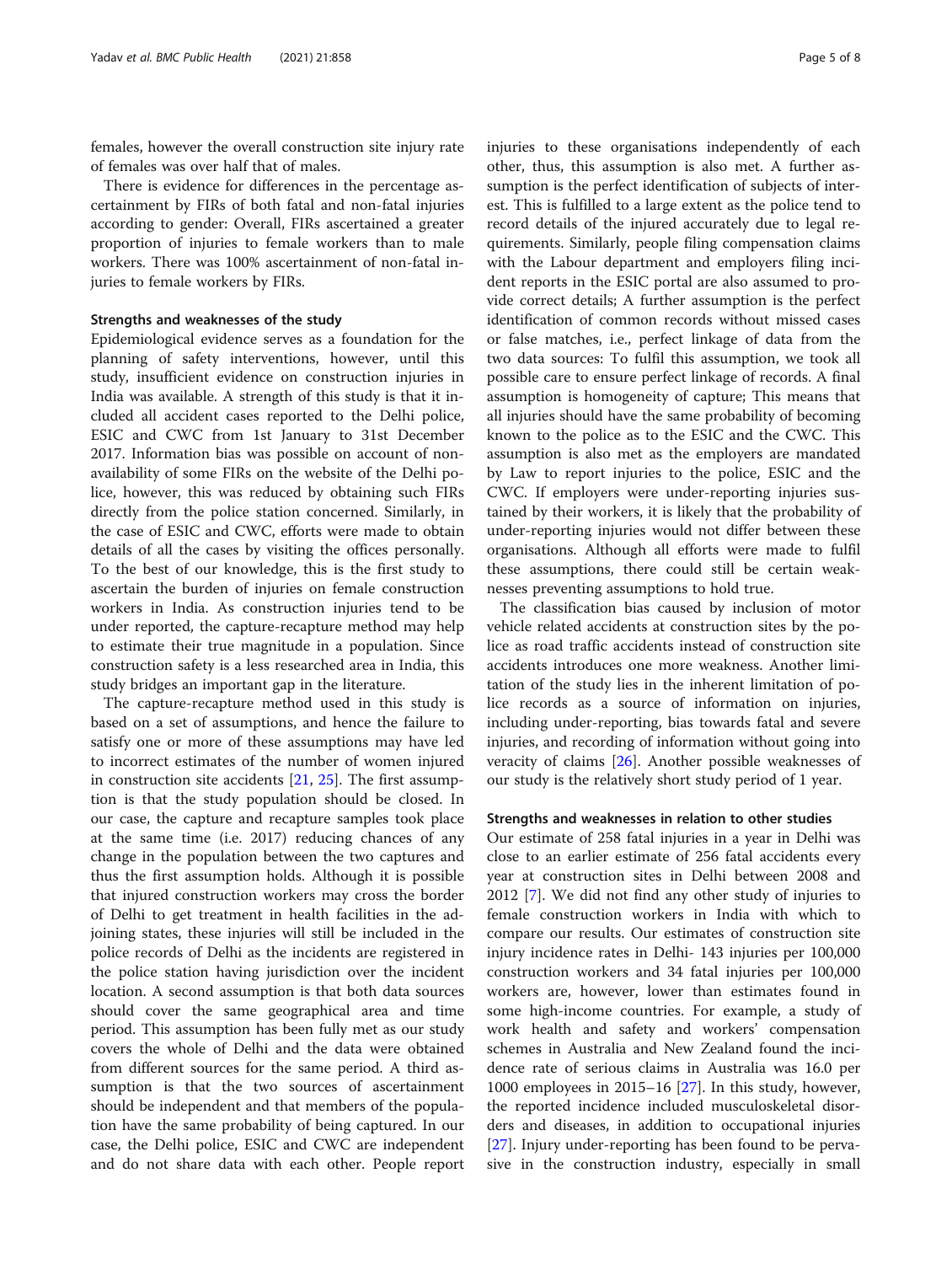establishments [\[28](#page-7-0)]. Our lower estimate of injury incidence in our study could thus be due to under-reporting of injuries to the police, the Labour Department, and the ESIC. Reasons for under-reporting found in other studies of construction site injuries include fear of negative consequences of reporting injuries, and workers' perceptions of injuries as "part of the job." [\[29](#page-7-0)] Although we did not test for homogeneity in capture, the differences we have observed in the reporting of injuries to the police and to ESIC/CWC suggests heterogeneity of capture which may have led to an underestimation of the total number of injuries in the population [[30\]](#page-7-0).

The capture recapture method has also highlighted the degree of underreporting of injuries to various authorities in Delhi. In case of police, the degree of underreporting estimated in this study was 57% for fatal, 70% for non-fatal and 64% for all injuries. In case of the combined data of ESIC and Commissioners of Workmen Compensation, the degree of under reporting of construction site injuries was even higher. It was 81.4% for fatal, 96.3% for non-fatal and 92% for all injuries.

Previous studies on completeness of ascertainment of unintentional injuries by police records in Lower-Middle-Income-Countries have found that police records ascertained between 4.2 to 77.8% of fatal injuries and 6.7 to 24.7% of non-fatal injuries [[15,](#page-6-0) [31](#page-7-0)–[39](#page-7-0)]. Ascertainment of non-fatal injuries in our study (30%) was higher, while ascertainment of fatal injuries (43%) is comparable with these studies. However, these previous studies have largely focused on road traffic injuries and none reported completeness of ascertainment of construction site injuries by police records. Our estimate of 258 fatal construction site injuries in a year in Delhi is also close to an earlier estimate of 256 fatal accidents every year at construction sites in Delhi between 2008 and 2012 [\[7](#page-6-0)].

#### Meaning of the study: possible mechanisms and implications for policymakers

This study is the first to estimate the incidence of injuries to female construction site workers in India. Although rates of fatal injuries were the same in male and female construction workers, the overall injury rate of female construction workers was over half as great as the rate of males. This implies that female construction workers face a not insignificant risk whilst working alongside their male counterparts and hence safety measures (e.g., personal protective equipment) that are appropriate and culturally acceptable to Indian women are needed. However, given the susceptibility of women workers to be laid off or under-employed, it is possible that training and safety equipment requirements might

provide a further obstacle to their employment within construction.

It is possible that some female workers are at increased injury risk as they are required to attend to their children playing at the construction site [[1\]](#page-6-0). The Building and Other Construction Workers (Regulation of Employment and Conditions of Service) Act 1996, provides for setting up of childcare facilities at construction sites where more than 50 female workers are ordinarily employed [[16](#page-6-0)]. There is possibly a need for stricter enforcement of this provision. The legislation might also be amended to make provision of childcare facilities at construction sites where ordinarily more than 5 mothers are employed. Another possible reason behind injuries sustained by female construction workers could be a lack of education and training of female workers [[40](#page-7-0)]. If so, this may underscore the need for enhanced focus on training of female construction workers.

The differences in ascertainment by FIRs of fatal and non-fatal injuries according to gender could be due to under-reporting to the ESIC and the CWC of non-fatal injuries sustained by female construction workers which could have biased our estimate of the total numbers of injuries: In capture-recapture analysis, if one of the sources of data captures very few cases, the analysis is likely to produce a biased estimate of the population size [[41\]](#page-7-0). Since the number of non-fatal injuries reported by female construction workers to the ESIC and the CWC was zero, the capture-recapture method may have under-estimated the number of non-fatal injuries suffered by female construction workers, and consequently resulted in a higher percentage of their ascertainment by the FIRs.

The study also points towards substantial underreporting of injuries to various authorities despite the legal mandate. The underreporting was higher for the Employee State Insurance Corporation and Commissioners of Workmen Compensation. This implies that the construction workers are being denied the entitled compensation, and insurance benefits. To prevent information from reaching enforcement agencies, the employers also try to get the workers treated at construction sites, compromising on the quality of care, which may have serious health consequences. It also informs that the employers are not being punished for various acts of their negligence which are leading to accidents and injuries at the construction sites. The results of this study also point towards an immediate need to create awareness about the legal provisions regarding reporting of injuries and stricter measures to enforce the laws. The construction industry in India is under-supervised due to country wide shortage of Labour Inspectors and other enforcement staff.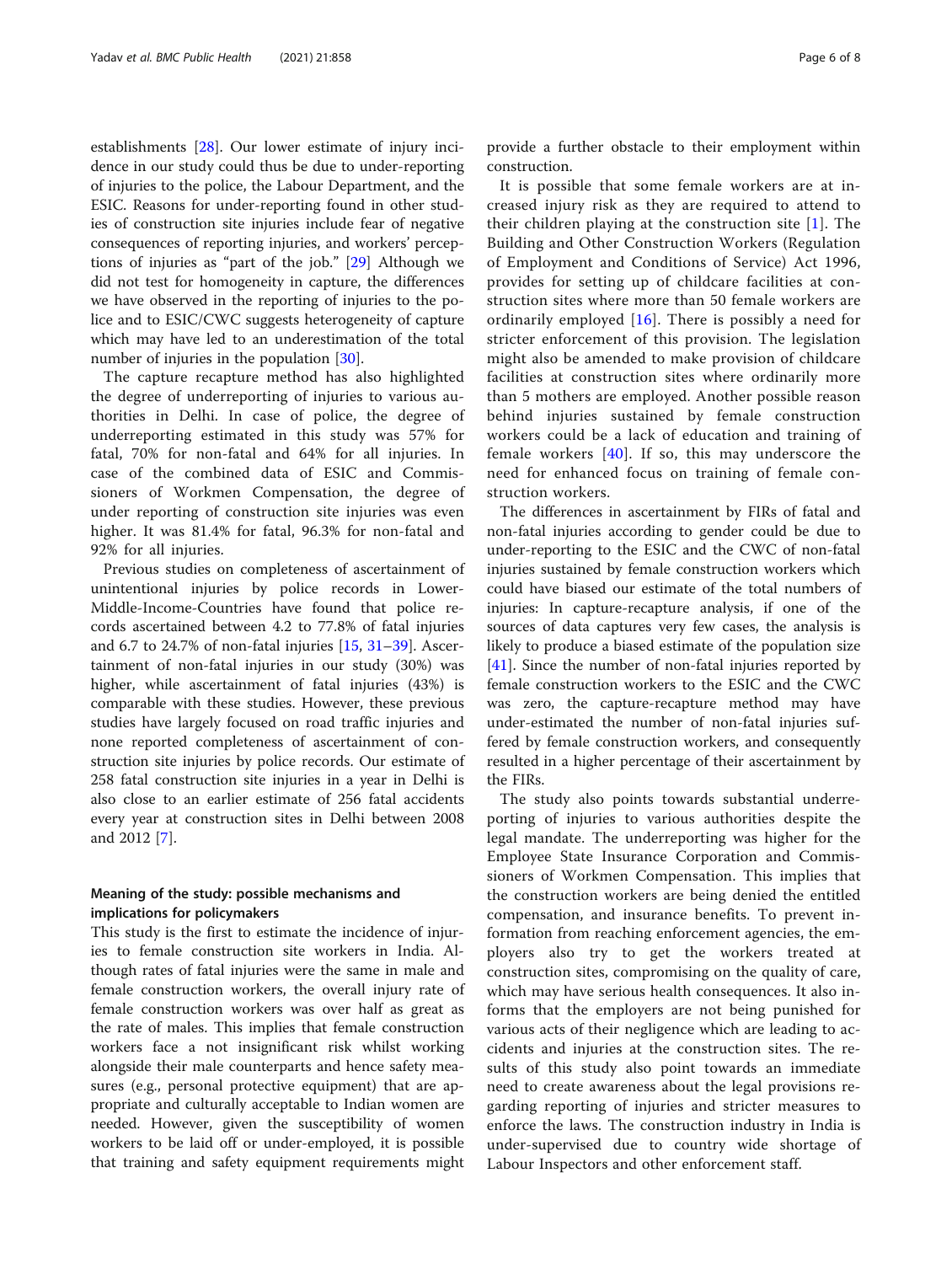<span id="page-6-0"></span>The study also underscores the need to have a comprehensive injury prevention policy in India. It highlights the need for creation of a unified authority for injury prevention and mitigation under the Ministry of Health and Family Welfare in India, a responsibility scattered across multiple departments.

#### Unanswered questions and future research

Our research was confined to Delhi, the capital of India. For a national picture of the burden of injuries to female construction workers, a national study is needed. Findings of such a study may stimulate appropriate policy responses at the national level as well as in different states of India. Estimates of the injury burden and gender differences may be validated in future studies using other sources of data on injuries for the 'recapture' sample (e.g., hospital records, ambulance records, population surveys etc.). Future research might also focus on the burden of other occupational injuries (e.g., industrial workers, hospital staff, agricultural workers etc.) using a similar research design.

#### Acknowledgements

We would like to thank Delhi Police, Commissioner of Labour and Employment, Delhi Government and the Employee State Insurance Corporation for providing the information used in this study.

#### Authors' contributions

SSY, PE, JP: Study conception and design, and review of the manuscript; SSY: Data acquisition and extraction; SSY, PE: Data analysis, interpretation of results, and drafting of the manuscript. The author(s) read and approved the final manuscript.

#### Funding

No funds were received for this study from any external source. All expenses related with the study were borne by the authors.

#### Availability of data and materials

The datasets used and analysed during the current study are available from the corresponding author on reasonable request.

#### Declarations

#### Ethics approval and consent to participate

This study was approved by the London School of Hygiene and Tropical Medicine (LSHTM) Observational Research Ethics Committee, vide LSHTM Ethics Reference number 15992, dated 26 November 2018. All methods were performed during the study in accordance with the relevant guidelines and regulations of LSHTM. The data used in this study were those provided by participants to the Delhi Police, Commissioner of Labour and Employment, Delhi Government and the Employee State Insurance Corporation. The study was also approved by the Ethics Committee of Dr. Baba Sahib Ambedkar Medical College and Hospital, Delhi. As all data were provided in an anonymised format and permission to use the data was granted by the Delhi Police, Commissioner of Labour and Employment, Delhi Government and the Employee State Insurance Corporation, the committee waived off the need to obtain informed consent of individuals whose anonymised data was included in the study.

#### Consent for publication

Not applicable

#### Competing interests

The authors declare that they have no competing interests.

#### Author details

<sup>1</sup>Department of Expenditure, Ministry of Finance, Government of India, House No-1, Vinay Marg, Chanakya Puri, North Block, New Delhi, India. <sup>2</sup> Epidemiology and Statistics, Department of Population Health, London School of Hygiene and Tropical Medicine, Keppel Street, London WC1E 7HT, UK. <sup>3</sup>Department of Global Health and Development, London School of Hygiene and Tropical Medicine, Keppel Street, London WC1E 7HT, UK.

#### Received: 18 November 2020 Accepted: 9 March 2021 Published online: 03 May 2021

#### References

- 1. Bowers R. Navigating the city and the workplace: migrant female construction workers and urban (im) mobilities. Global Labour J. 2019;10(1). <https://doi.org/10.15173/glj.v10i1.3406>.
- 2. Bhalla N. Building India's cities, silent workforce of women goes unrecognized. Thomson Reuters Foundation 2015: [https://www.reuters.](https://www.reuters.com/article/us-india-women-construction-idUSKBN0KL00920150112) [com/article/us-india-women-construction-idUSKBN0KL00920150112](https://www.reuters.com/article/us-india-women-construction-idUSKBN0KL00920150112). Accessed 26 Oct 2020.
- 3. Herbert R, Landrigan PJ. Work-related death: a continuing epidemic. Am J Public Health. 2000;90(4):541–5. [https://doi.org/10.2105/ajph.90.4.541.](https://doi.org/10.2105/ajph.90.4.541)
- 4. Sunindijo RY, Zou PX. How project manager's skills may influence the development of safety climate in construction projects. Int J Project Organ Manag. 2012;4(3):286–301. [https://doi.org/10.1504/IJPOM.2012.048220.](https://doi.org/10.1504/IJPOM.2012.048220)
- 5. Takala J. Global estimates of fatal occupational accidents. Epidemiology. 1999;10(5):640–6. [https://doi.org/10.1097/00001648-199909000-00034.](https://doi.org/10.1097/00001648-199909000-00034)
- 6. Srivastava R, Jha A. Capital and labour standards in the organised construction industry in India: A study based on fieldwork in the national capital region of Delhi. Second Report for the ESRC Project on Labour Conditions and the Working Poor in India and China. ([https://www.soas.ac.](https://www.soas.ac.uk/cdpr/publications/reports/file111602.pdf) [uk/cdpr/publications/reports/file111602.pdf\)](https://www.soas.ac.uk/cdpr/publications/reports/file111602.pdf). 2016
- Patel DA, Jha KN. An estimate of fatal accidents in Indian construction. In: Proceedings of the 32nd Annual ARCOM Conference, vol. 1; 2016. p. 577–  $86.$
- 8. Niti.gov.in. Health System For A New India: Building Blocks. [internet] 2018. [cited 2 February 2020]. Available at: [<https://niti.gov.in/sites/default/files/2](https://niti.gov.in/sites/default/files/2019-11/NitiAayogBook_compressed_1.pdf%3e) [019-11/NitiAayogBook\\_compressed\\_1.pdf>](https://niti.gov.in/sites/default/files/2019-11/NitiAayogBook_compressed_1.pdf%3e)
- 9. Ncrb.gov.in. Crime And Criminal Tracking Network & Systems (CCTNS) | National Crime Records Bureau. [internet] 2020. [cited 5 June 2020]. Available from: [<https://ncrb.gov.in/crime-and-criminal-tracking-network](https://ncrb.gov.in/crime-and-criminal-tracking-network-systems-cctns%3e)[systems-cctns>](https://ncrb.gov.in/crime-and-criminal-tracking-network-systems-cctns%3e)
- 10. India Code. 2020. Code of criminal procedure, 2017. [online] Available at: [https://indiacode.nic.in/handle/123456789/1611?view\\_type=browse&sam\\_](https://indiacode.nic.in/handle/123456789/1611?view_type=browse&sam_handle=123456789/1362) [handle=123456789/1362](https://indiacode.nic.in/handle/123456789/1611?view_type=browse&sam_handle=123456789/1362) [Accessed 26 Oct 2020].
- 11. Yadav SS, Edwards P, Porter J. Evaluation of first information reports of Delhi police for injury surveillance: data extraction tool development & validation. Indian J Med Res. 2020;152(4):410–6. [https://doi.org/10.4103/ijmr.](https://doi.org/10.4103/ijmr.IJMR_442_20) [IJMR\\_442\\_20.](https://doi.org/10.4103/ijmr.IJMR_442_20)
- 12. Coelho BPH, Santos BL, de Medeiros SJ, de Freitas DE. Use of capturerecapture method to improve the notification of fatal occupational injuries records in Belo Horizonte city, Minas Gerais State, Brazil, 2011. Epidemiol. Serv. Saúde. 2016;25(1):85–94. [cited 2021 Jan 23]. Available from: [http://](http://www.scielo.br/scielo.php?script=sci_arttext&pid=S2237-96222016000100085&lng=en) [www.scielo.br/scielo.php?script=sci\\_arttext&pid=S2237-962220160001](http://www.scielo.br/scielo.php?script=sci_arttext&pid=S2237-96222016000100085&lng=en) [00085&lng=en](http://www.scielo.br/scielo.php?script=sci_arttext&pid=S2237-96222016000100085&lng=en). <https://doi.org/10.5123/s1679-49742016000100009>.
- 13. Amoros E, Martin JL, Laumon B. Estimating non-fatal road casualties in a large French county, using the capture–recapture method. Accid Anal Prev. 2007;39(3):483–90. <https://doi.org/10.1016/j.aap.2006.09.006>.
- 14. Abegaz T, Berhane Y, Worku A, Assrat A, Assefa A. Road traffic deaths and injuries are under-reported in Ethiopia: a capture-recapture method. PLoS One. 2014;9(7):e103001. [https://doi.org/10.1371/journal.pone.0103001.](https://doi.org/10.1371/journal.pone.0103001)
- 15. Yadav SS. How safe are industries in India? Ascertaining industrial injuries in Dadra and Nagar Haveli, India by capture-recapture method. Indian J Occup Environ Med. 2019;23(1):15–20. [https://doi.org/10.4103/ijoem.IJOEM\\_190\\_18.](https://doi.org/10.4103/ijoem.IJOEM_190_18)
- 16. lawmin.nic.in. The Building and Other Construction Workers' (Regulation of Employment and Conditions of Service) Act, 1996. 2017 [cited 13 July 2017] Available from: [http://lawmin.nic.in/ld/P-ACT/1996/The%20Building%20a](http://lawmin.nic.in/ld/P-ACT/1996/The%20Building%20and%20Other%20Construction%20Workers%20(Regulation%20of%20Employment%20and%20Conditions%20of%20Service)%20Act,%201996.pdf) [nd%20Other%20Construction%20Workers%20\(Regulation%20of%2](http://lawmin.nic.in/ld/P-ACT/1996/The%20Building%20and%20Other%20Construction%20Workers%20(Regulation%20of%20Employment%20and%20Conditions%20of%20Service)%20Act,%201996.pdf) [0Employment%20and%20Conditions%20of%20Service\)%20Act,%201996.pdf.](http://lawmin.nic.in/ld/P-ACT/1996/The%20Building%20and%20Other%20Construction%20Workers%20(Regulation%20of%20Employment%20and%20Conditions%20of%20Service)%20Act,%201996.pdf)
- 17. NOMESCO Classification of external causes of injuries, fourth revised edition, published by the Nordic medico-statistical committee (NOMESCO), islands